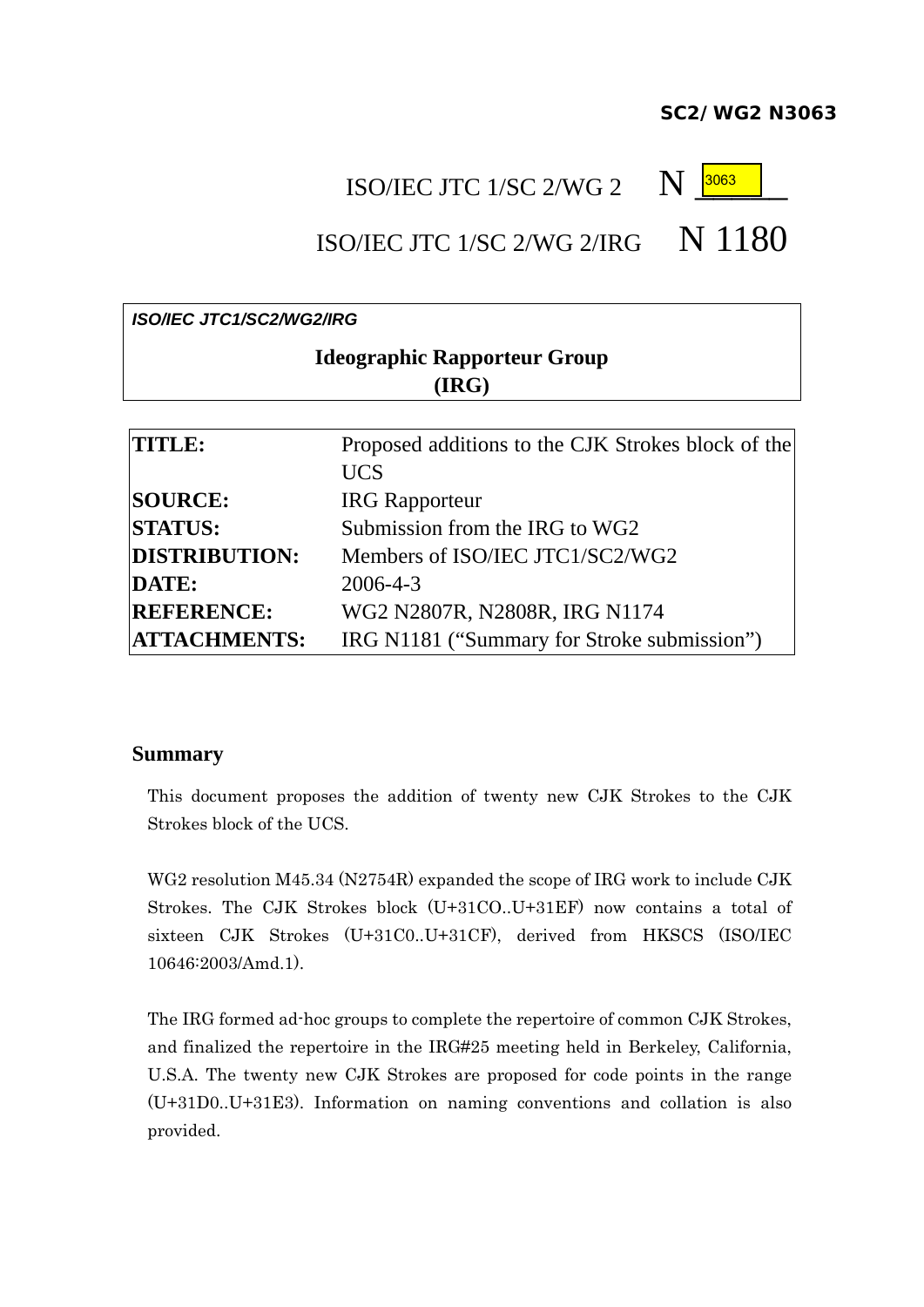#### List of the proposed characters, character names and code positions

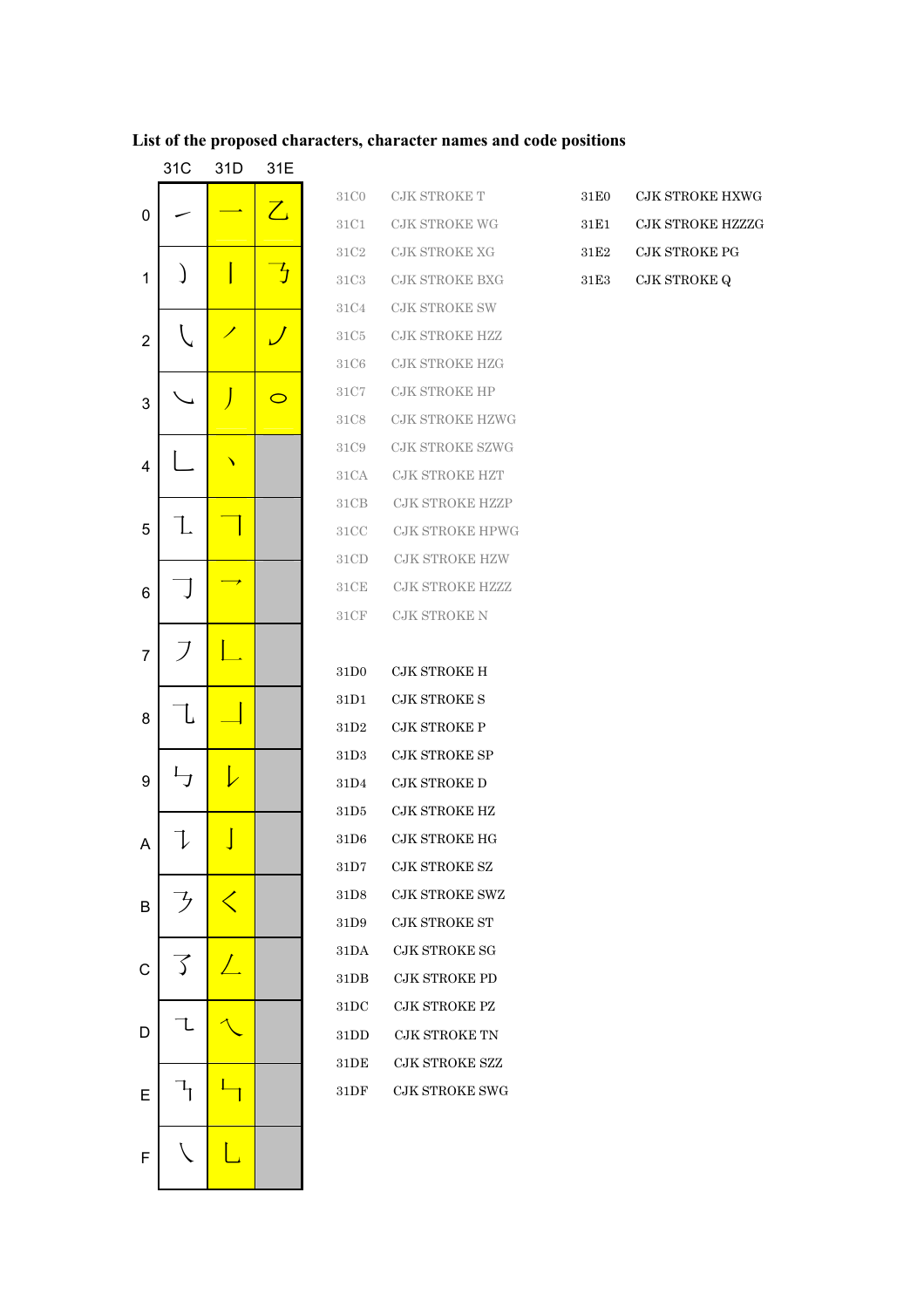#### **Stroke Type Naming Conventions**

Stroke types have traditionally been named using combinations of Han characters meaning 'horizontal', 'vertical', 'bent', 'curved', etc.

These characters are conveniently represented by single letters of the alphabet, which are abbreviations for the Mandarin pronunciations of these characters. The following table shows each abbreviation, in alphabetical order, followed by the corresponding Hanyu Pinyin, Han character, and approximate meaning in English. In all cases, the final alphabetic string in the character name may be converted to the sequence of Han characters for that name, simply by substituting a Latin letter in the following list for the corresponding Han character. For example, "HZZZG" becomes 橫折折折鉤.

| B            | biăn | 扁 | 'flat'          | Q | quān | 卷 | 'circle'   |
|--------------|------|---|-----------------|---|------|---|------------|
| D            | diǎn | 點 | 'dot'           | S | shù  | 豎 | 'vertical' |
| $\rm G$      | gōu  | 鉤 | 'hook'          | т | tí   | 提 | 'rising'   |
| H            | héng | 横 | 'horizontal'    | W | wān  | 彎 | 'curved'   |
| N            | nà   | 捺 | 'right-falling' | X | xié  | 斜 | 'slant'    |
| $\mathbf{P}$ | piě  | 撇 | 'left-falling'  | Z | zhé  | 折 | 'bent'     |

### **Variants and usage examples of CJK Strokes**

The following table illustrates typical variant forms of each stroke type and Han characters encoded in ISO/IEC 10646 as examples of usage.

| <b>Stroke</b> | <b>Name</b>  | Variants | Usage examples                     |
|---------------|--------------|----------|------------------------------------|
|               | $H$ $(\n$ 横) |          | 一, 三, 丁, 丞, 丈, 世,<br>不, 上, 十, 卅, 七 |
| $U+31C0$      | $T$ (提)      |          | 冰,淋,治,冶,冽,暴,                       |
|               | $S$ (豎)      |          | 4, 中, 串, 讧, 乍, 上,<br>五, 丑          |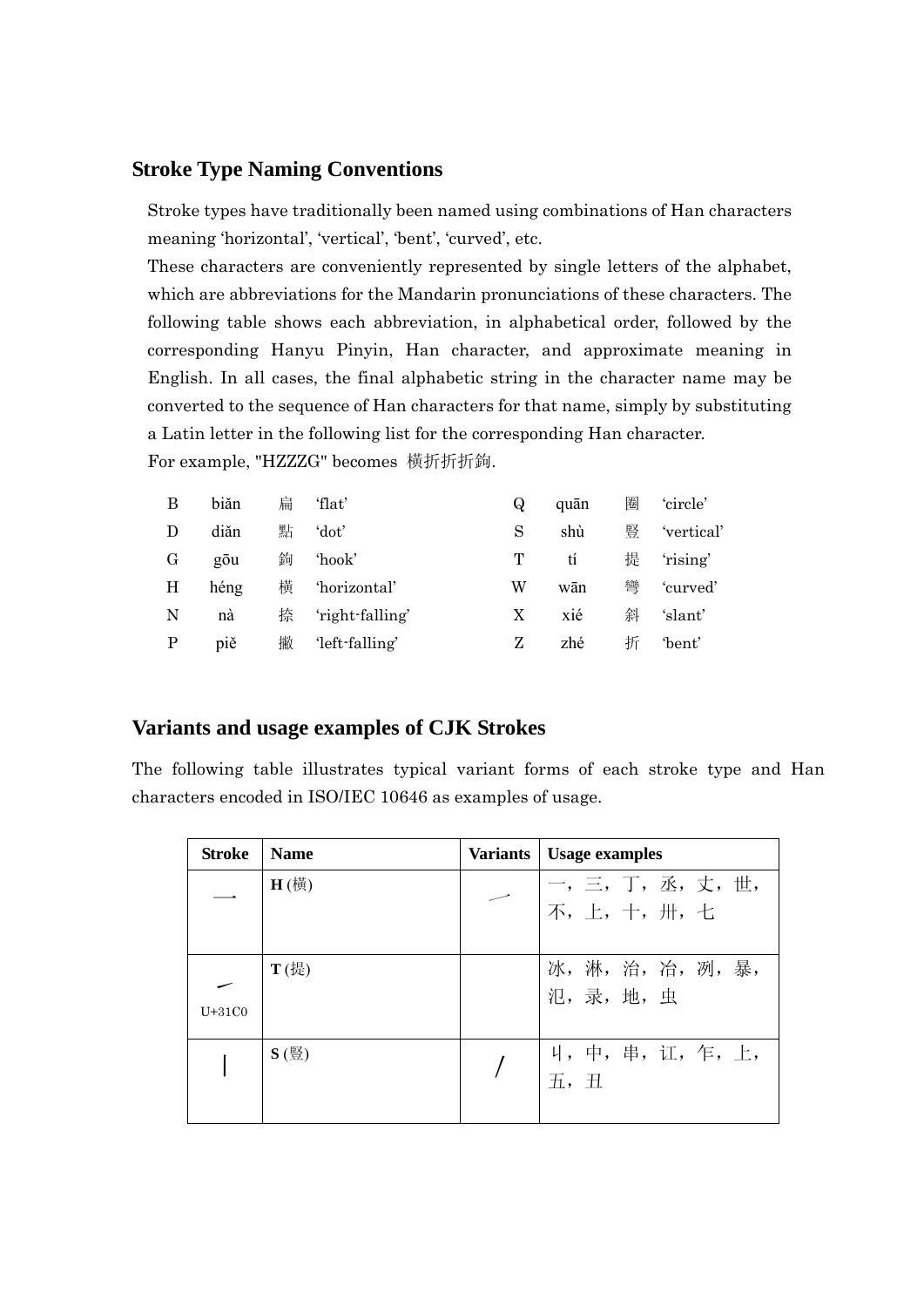|                            | <b>SG</b> (豎鉤) |                          | 爭,事,求,水                                               |
|----------------------------|----------------|--------------------------|-------------------------------------------------------|
| ╱                          | $P$ (撇)        |                          | 乂, 爻, 禾, 毛, 乏, 乖,<br>采,衣,八,行                          |
| J                          | $SP($ 豎撇 $)$   |                          | 乃, 月, 用, 齊, 几, 人,<br>班,大                              |
|                            | $D$ (點)        | $\overline{\phantom{a}}$ | 丸, 义, 永, 冰, 凡, 丹,<br>主,求,火,刃                          |
| $\overline{ }$<br>$U+31CF$ | $N$ (捺)        |                          | 大, 人, 天, 入, 走, 边,<br>廷, 尺                             |
|                            |                |                          |                                                       |
|                            |                |                          |                                                       |
|                            | TN (提捺)        |                          | 少,八,入,廻                                               |
|                            | HZ (横折)        |                          | 品, 吕, 申,<br>$\Box$ , $\Box$ , $\boxplus$ ,<br>甲, 圆, 巪 |
| $\overline{J}$<br>$U+31C7$ | HP(横撇)         |                          | 又, 双, 叒, 今                                            |
|                            | <b>HG</b> (横鉤) |                          | 疋, 了, 予, 矛, 子, 字,<br>疏,写,                             |
|                            | SZ (豎折)        | $\perp$                  | 断,继,山,互,彙,牙,<br>乐,东                                   |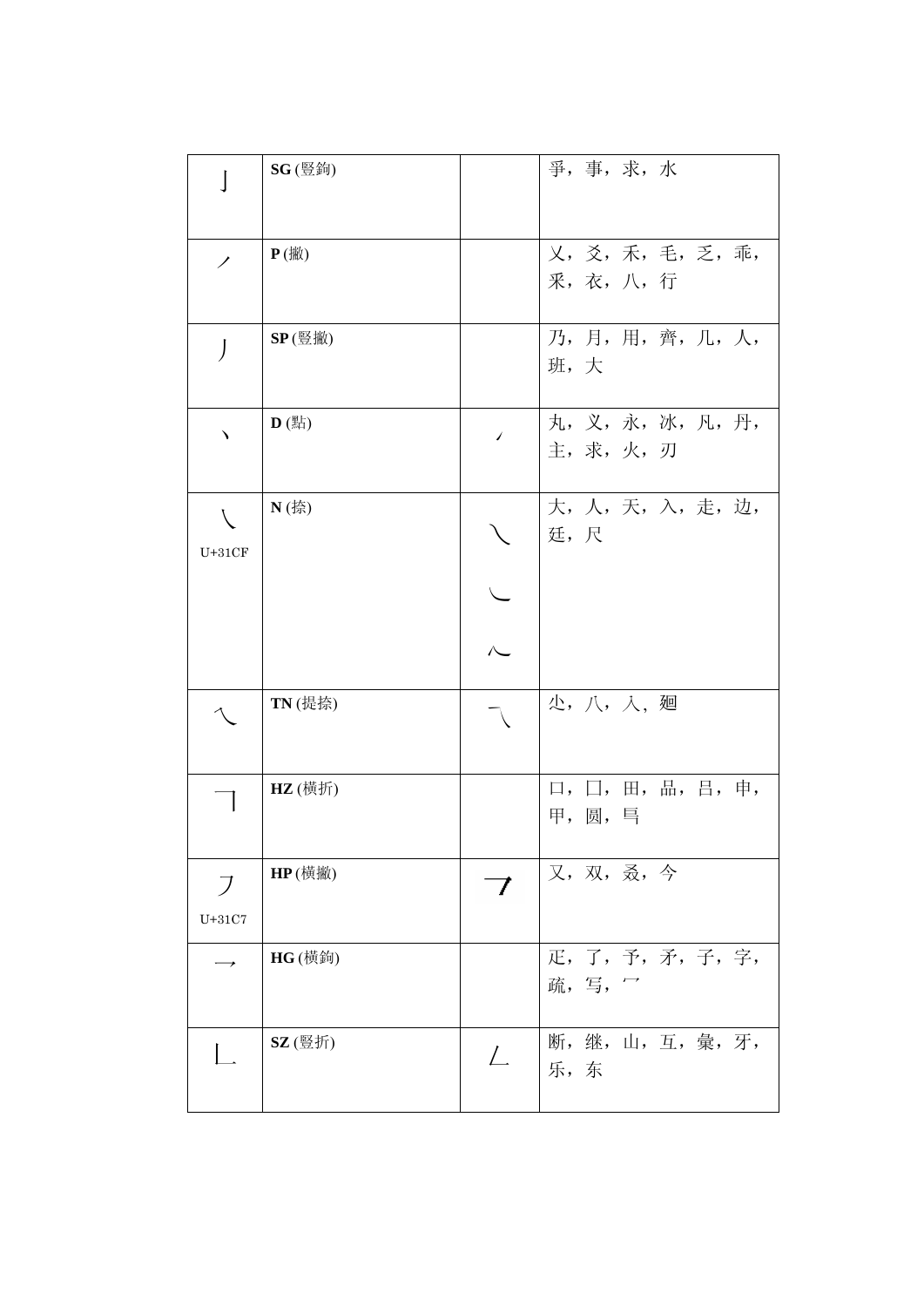|                                 | SWZ (豎彎左)        |         | 肅嘯蕭簫                   |
|---------------------------------|------------------|---------|------------------------|
|                                 |                  |         |                        |
|                                 | SW (豎彎)          |         | 區, 亡, 妄, 四             |
| $U+31C4$                        |                  |         |                        |
| $\downarrow$                    | ST(豎提)           |         | 食, 良, 艮, 很, 狠, 鄉,<br>民 |
| $\perp$                         | $PZ$ (撇折)        | $\perp$ | 弘,公,翁                  |
| $\lt$                           | PD (撇點)          |         | 巡, 獵, 災, 甾, 女, 巛       |
| $\bigcup$                       | <b>PG</b> (撇鉤)   |         | $\lambda$              |
| $\lambda$<br>$U+31C1$           | <b>WG</b> (彎鉤)   |         | 狐, 嶽, 貓, 家, 逐          |
| $U+31C2$                        | <b>XG</b> (斜鉤)   |         | 戈, 弋, 戰, 我             |
| $_{\rm U+31C3}$                 | <b>BXG</b> (扁斜鉤) |         | 蕊<br>心,必,沁,惢,          |
| $\mathbb{L}$<br>$_{\rm U+31C5}$ | HZZ (横折折)        |         | 卍                      |
| 乁<br>$U+31CD$                   | HZW (横折彎)        |         | 殳,投,朵                  |
| $U+31CA$                        | HZT (横折提)        |         | i, 计, 鳩                |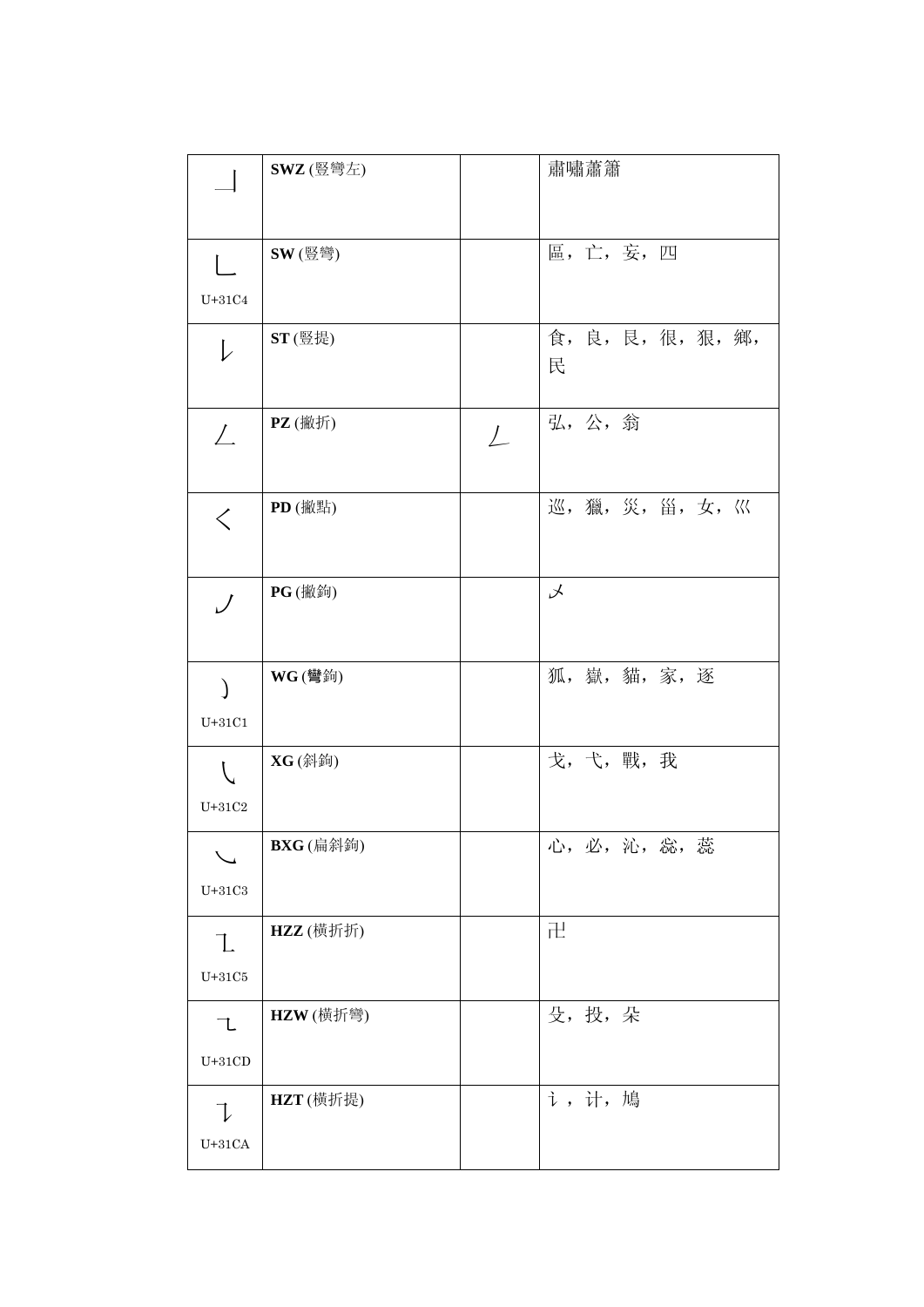| $\Box$                                  | HZG(横折鉤)     | $\triangleleft$ | 羽, 习, 包, 匀, 葡, 用,      |
|-----------------------------------------|--------------|-----------------|------------------------|
| $U+31C6$                                |              |                 | 青, 甫, 勺, 月, 也, 乜       |
| L<br>$U+31C8$                           | HZWG (横折彎鉤)  | 乁               | 飞, 风, 瘋, 九, 几, 气,<br>虱 |
|                                         | SZZ (豎折折)    | ちら              |                        |
|                                         |              |                 |                        |
| L                                       | SWG (豎彎鉤)    |                 | 乱, 己, 己, 巳             |
| $\mathcal{F}_{\mathcal{L}}$<br>$U+31CE$ | HZZZ (横折折折)  |                 | 凸                      |
| フ<br>$U+31CB$                           | HZZP(横折折撇)   |                 | 建,及                    |
| Z                                       | HXWG (横斜彎鉤)  |                 | 乙, 氹, 乞                |
| 了<br>$U+31CC$                           | HPWG (橫撇彎鉤)  |                 | 阝, 队, 邮                |
| $L_{\mathcal{I}}$<br>$U+31C9$           | SZWG (豎折彎鉤)  |                 | 号, 亏, 弓, 强, 丐, 马,<br>丂 |
| ヮ                                       | HZZZG(横折折折鉤) |                 | 乃,孕,仍                  |
| O                                       | $Q$ (圈)      |                 |                        |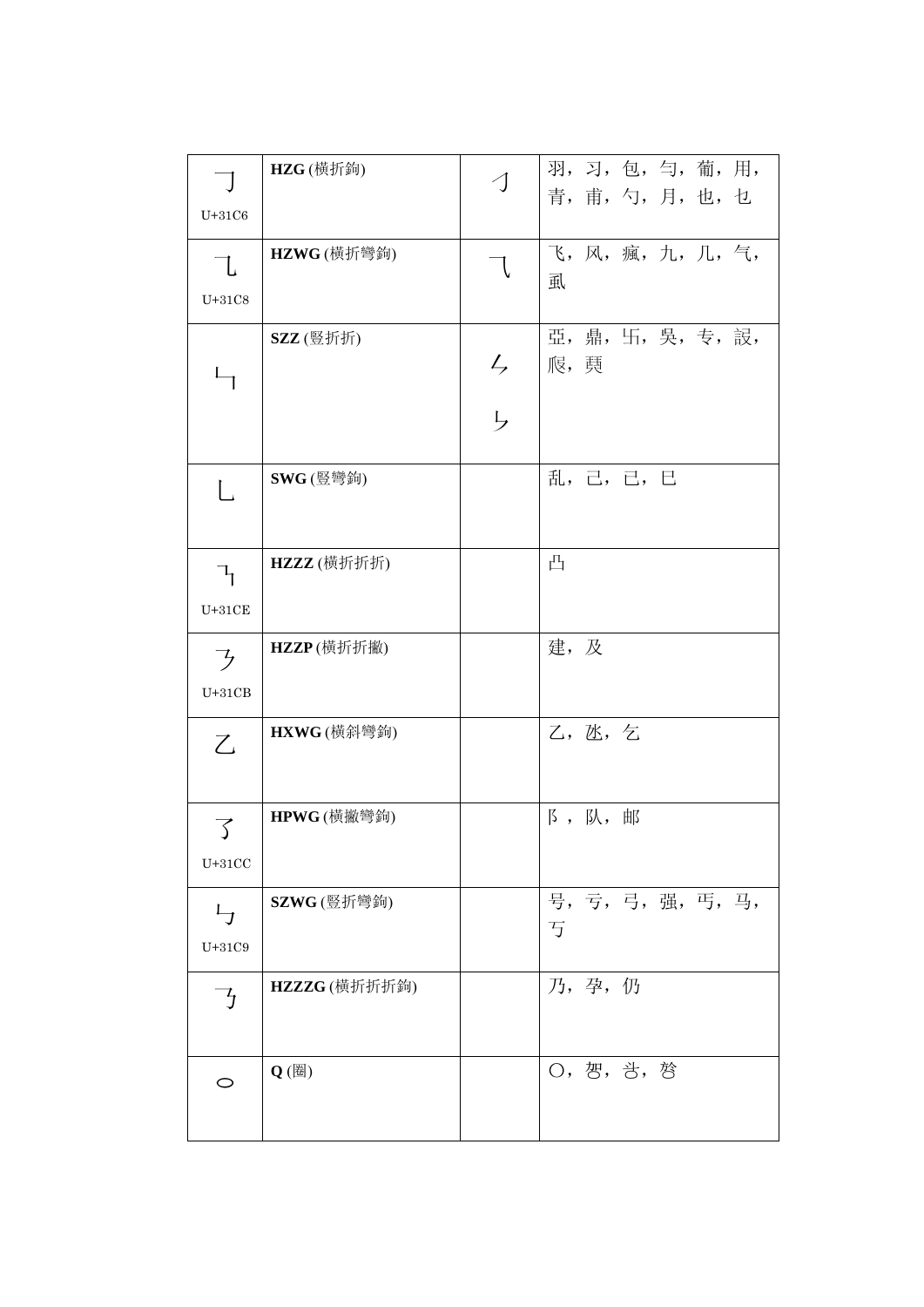#### **Unicode Character Properties**

All proposed characters should have the following Unicode properties so that they match those of the encoded sixteen CJK Strokes. So;0;ON;;;;;N;;;;;

#### **Collation of CJK Strokes**

Because the HKSCS strokes were added to the block before the more complete repertoire was developed, the strokes in the block are out of order, in terms of the traditional stroke classification. CJK Strokes are divided into five broad types, in Mandarin called the five  $\hbar$  zhá types, since the Han character " $\hbar$ " exhibits each of the types:  $-$  |  $\vee$   $\vee$   $\vee$  ( héng shù piě diǎn zhé ). The collation order proposed here assigns each stroke to one and only one of the five types, and further sub-classifies each stroke according to its specific features (see IRG N987). The following is an XML representation of the collation data for the proposed CJK Strokes block, in accordance with CLDR guidelines.

```
<?xml version="1.0" encoding="UTF-8" ?> 
<!DOCTYPE ldml SYSTEM "http://www.unicode.org/cldr/dtd/1.4/ldml.dtd"> 
<ldml> 
     <identity> 
          <version number="$Revision: 1.00 $"/> 
          <generation date="$Date: 2005/12/12 12:12:12 $"/> 
         \alpha < language type="root" /> \alpha <!-- since this is a pan-language ordering of CJK -->
     </identity> 
         \alpha <collations> <!-- removing the valid sublocales until a complete list is available -->\alpha <collation type="IRG-Strokes" > <!-- or whatever name would be most descriptive --> <rules> 
                   <!-- 札 zhá type 1 --> 
                  \left\langle -1 - h, t - \right\ranglep<sub>0</sub> </pc> -2 <!--札 zhá type 2--> 
                  \langle -\ s; sg \leftarrow<pc>|| </pc>
                   <!--札 zhá type 3--> 
                  \langle -p; sp \rangle - \rangle
```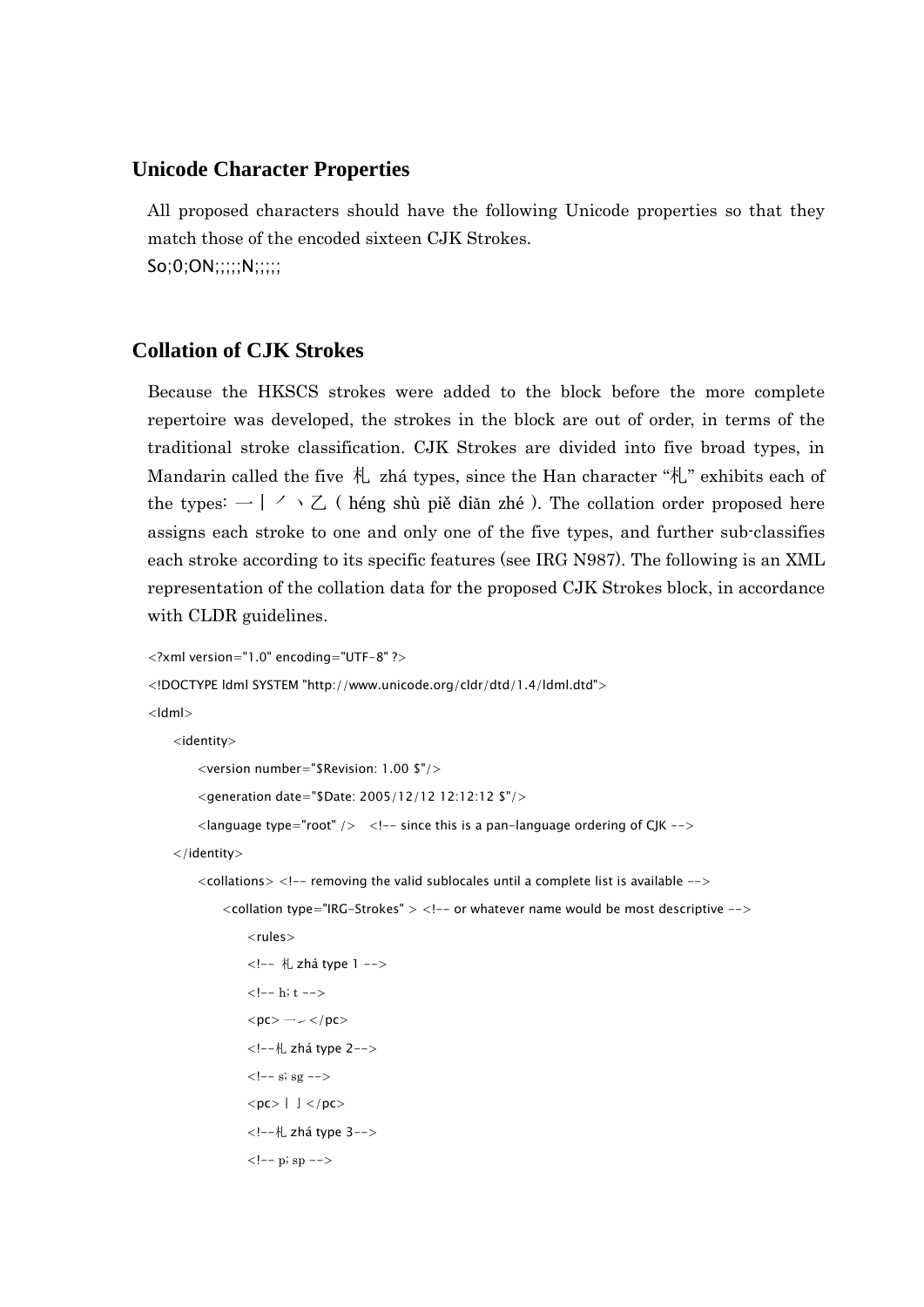$<$ pc> $\prime$   $\prime$   $<$ /pc> <!--札 zhá type 4-->  $\left\langle -1, d; n; t_n \right\rangle$  $<$ pc> \\\ </pc> <!--札 zhá type 5-->

<!-- hz; hp; hg; sz; swz; sw; st; pz; pd; pg; wg; xg; bxg; hzz; hzw; hzt; hzg; hxg; szz; swg; hzzz; hzzp;

```
hxwg; hpwg; szwg; hzzzg; q -->
```
 $\langle$ /ldml $\rangle$ 

```
<pc>777LJLl<</>L</pc>
     \langlerules>\langle collation \rangle </collations>
```
### **Rationale for proposed repertoire**

The repertoire of strokes proposed for addition to the existing CJK Strokes block is derived from the stroke types occurring in representative forms of currently encoded UCS Ideographs. All of these proposed strokes are currently missing from the CJK Strokes block. Representative forms of some proposed CJK Strokes are similar in appearance to representative forms of some single-stroke CJK Ideographs currently encoded in various UCS blocks (URO, Ext A, Ext B, Kangxi Radicals, CJK Radicals Supplement). However, single-stroke CJK Ideographs do not have the properties of CJK Strokes, and single-stroke CJK Ideographs may in some cases exhibit a range of variation in their representative glyphs which conflates necessary distinctions for the CJK Strokes block. For example, the proposed CJK Strokes  $\prime$  "CJK STROKE P" (U+31D2) vs.  $\int$  "CJK STROKE SP" (U+31D3) are conflated in the representative forms currently used for  $\int$  "KANGXI RADICAL SLASH" (U+2F03) and  $\int$  "CJK UNIFIED IDEOGRAPHS-4E3F" (U+4E3F). The proposed strokes complete the set of most commonly seen stroke types. The precise definition of the CJK Strokes block and clear differentiation of it from the blocks of CJK Ideographs and Radicals serves an essential purpose in the indexing and collation of encoded and unencoded CJK Ideographs and Radicals. It is anticipated that some very rare strokes may be proposed for future addition to this set.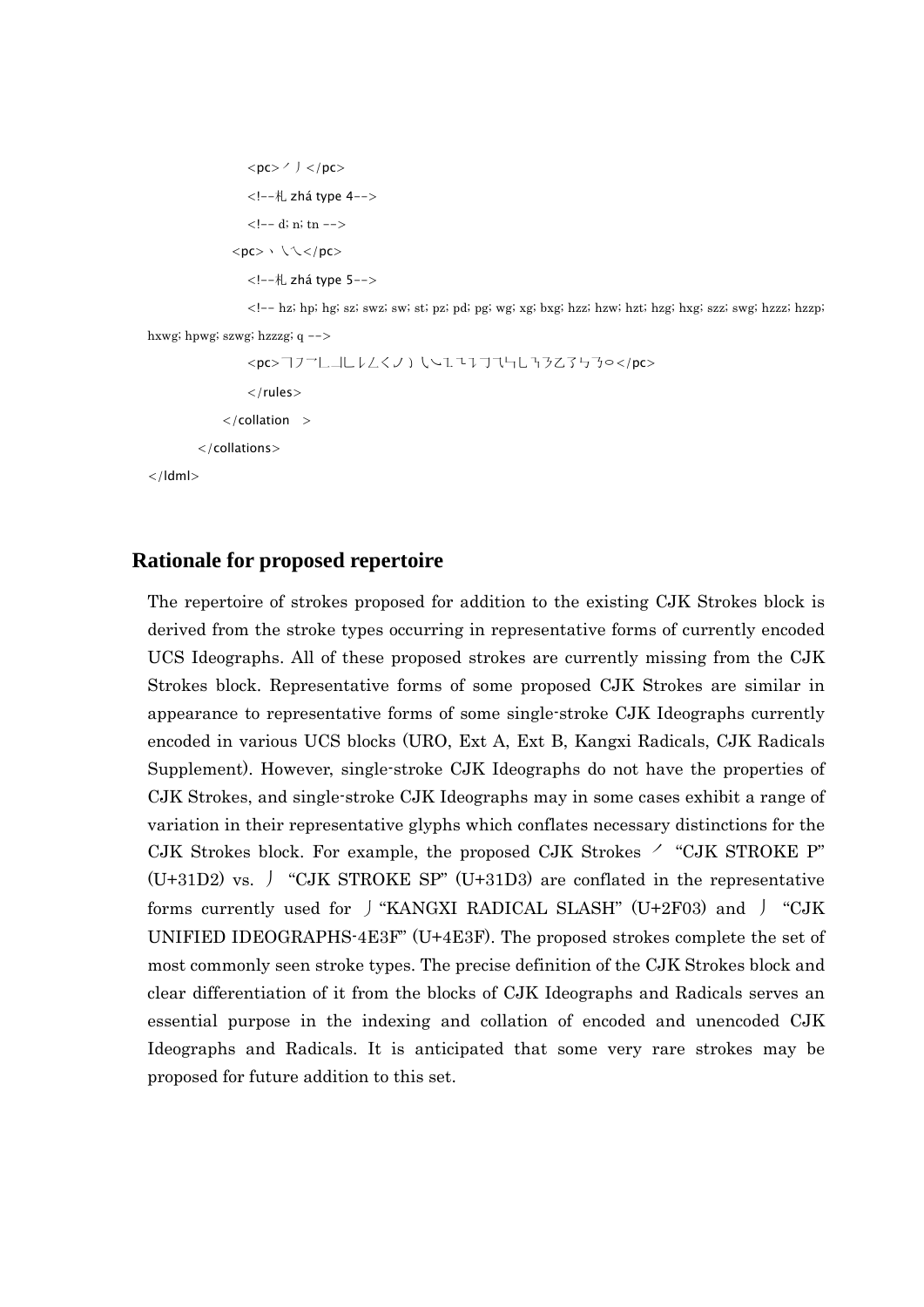#### **ATTACHEMENTS: IRG N1181 "Summary for Stroke submission"**

| A. Administrative                                                                                                                                                                                                                                                                                                                                                                                                                                                                                                                                                                                                                                                                                                                                                                                                                                                                                                                                        |                                                                                                                                                                                                                                                                                                  |                   |
|----------------------------------------------------------------------------------------------------------------------------------------------------------------------------------------------------------------------------------------------------------------------------------------------------------------------------------------------------------------------------------------------------------------------------------------------------------------------------------------------------------------------------------------------------------------------------------------------------------------------------------------------------------------------------------------------------------------------------------------------------------------------------------------------------------------------------------------------------------------------------------------------------------------------------------------------------------|--------------------------------------------------------------------------------------------------------------------------------------------------------------------------------------------------------------------------------------------------------------------------------------------------|-------------------|
| 1. Title:<br>2. Requester's name:                                                                                                                                                                                                                                                                                                                                                                                                                                                                                                                                                                                                                                                                                                                                                                                                                                                                                                                        | <b>Summary for Stroke submission</b><br><b>IRG Rapporteur</b>                                                                                                                                                                                                                                    |                   |
| 3. Requester type (Member body/Liaison/Individual contribution):<br>4. Submission date:                                                                                                                                                                                                                                                                                                                                                                                                                                                                                                                                                                                                                                                                                                                                                                                                                                                                  | <b>IRG</b><br>2006-4-3                                                                                                                                                                                                                                                                           |                   |
| 5. Requester's reference (if applicable):<br>6. Choose one of the following:                                                                                                                                                                                                                                                                                                                                                                                                                                                                                                                                                                                                                                                                                                                                                                                                                                                                             | <b>IRG N1174</b>                                                                                                                                                                                                                                                                                 |                   |
| This is a complete proposal:                                                                                                                                                                                                                                                                                                                                                                                                                                                                                                                                                                                                                                                                                                                                                                                                                                                                                                                             |                                                                                                                                                                                                                                                                                                  | <b>Yes</b>        |
| (or) More information will be provided later:                                                                                                                                                                                                                                                                                                                                                                                                                                                                                                                                                                                                                                                                                                                                                                                                                                                                                                            |                                                                                                                                                                                                                                                                                                  |                   |
| <b>B. Technical - General</b>                                                                                                                                                                                                                                                                                                                                                                                                                                                                                                                                                                                                                                                                                                                                                                                                                                                                                                                            |                                                                                                                                                                                                                                                                                                  |                   |
| 1. Choose one of the following:                                                                                                                                                                                                                                                                                                                                                                                                                                                                                                                                                                                                                                                                                                                                                                                                                                                                                                                          |                                                                                                                                                                                                                                                                                                  |                   |
| a. This proposal is for a new script (set of characters):<br>Proposed name of script:                                                                                                                                                                                                                                                                                                                                                                                                                                                                                                                                                                                                                                                                                                                                                                                                                                                                    |                                                                                                                                                                                                                                                                                                  |                   |
| b. The proposal is for addition of character(s) to an existing block:<br>Name of the existing block:                                                                                                                                                                                                                                                                                                                                                                                                                                                                                                                                                                                                                                                                                                                                                                                                                                                     | <b>CJK Strokes</b>                                                                                                                                                                                                                                                                               | Yes               |
| 2. Number of characters in proposal:                                                                                                                                                                                                                                                                                                                                                                                                                                                                                                                                                                                                                                                                                                                                                                                                                                                                                                                     |                                                                                                                                                                                                                                                                                                  | 20                |
| 3. Proposed category (select one from below - see section 2.2 of P&P document):<br>D-Attested extinct<br>C-Major extinct<br>F-Archaic Hieroglyphic or Ideographic                                                                                                                                                                                                                                                                                                                                                                                                                                                                                                                                                                                                                                                                                                                                                                                        | A-Contemporary B.1-Specialized (small collection) X B.2-Specialized (large collection)<br>E-Minor extinct<br>المتحدث<br>G-Obscure or questionable usage symbols                                                                                                                                  |                   |
| 4. Proposed Level of Implementation (1, 2 or 3) (see Annex K in P&P document):<br>Is a rationale provided for the choice?<br>If Yes, reference:                                                                                                                                                                                                                                                                                                                                                                                                                                                                                                                                                                                                                                                                                                                                                                                                          |                                                                                                                                                                                                                                                                                                  | No.               |
| 5. Is a repertoire including character names provided?<br>a. If YES, are the names in accordance with the "character naming guidelines"<br>in Annex L of P&P document?<br>b. Are the character shapes attached in a legible form suitable for review?                                                                                                                                                                                                                                                                                                                                                                                                                                                                                                                                                                                                                                                                                                    |                                                                                                                                                                                                                                                                                                  | Yes<br>Yes<br>Yes |
| 6. Who will provide the appropriate computerized font (ordered preference: True Type, or PostScript format) for<br>publishing the standard?                                                                                                                                                                                                                                                                                                                                                                                                                                                                                                                                                                                                                                                                                                                                                                                                              | Beijing Founder Electronic Co., Ltd.                                                                                                                                                                                                                                                             |                   |
| used:                                                                                                                                                                                                                                                                                                                                                                                                                                                                                                                                                                                                                                                                                                                                                                                                                                                                                                                                                    | If available now, identify source(s) for the font (include address, e-mail, ftp-site, etc.) and indicate the tools<br>9, No. 5 street, Shangdi, Information Industry Base, Haidian District, Beijing 100085, P.R. China;<br>yjh @founder.com.cn; http://www.foundertype.com                      |                   |
| 7. References:                                                                                                                                                                                                                                                                                                                                                                                                                                                                                                                                                                                                                                                                                                                                                                                                                                                                                                                                           |                                                                                                                                                                                                                                                                                                  |                   |
| of proposed characters attached?                                                                                                                                                                                                                                                                                                                                                                                                                                                                                                                                                                                                                                                                                                                                                                                                                                                                                                                         | a. Are references (to other character sets, dictionaries, descriptive texts etc.) provided? Yes (IRG N1174)<br>b. Are published examples of use (such as samples from newspapers, magazines, or other sources)<br>Yes; see "Variants and usage examples of CJK Strokes" section<br>in IRG N1180. |                   |
| 8. Special encoding issues:                                                                                                                                                                                                                                                                                                                                                                                                                                                                                                                                                                                                                                                                                                                                                                                                                                                                                                                              | Does the proposal address other aspects of character data processing (if applicable) such as input,<br>presentation, sorting, searching, indexing, transliteration etc. (if yes please enclose information)?                                                                                     | Yes               |
| 9. Additional Information:                                                                                                                                                                                                                                                                                                                                                                                                                                                                                                                                                                                                                                                                                                                                                                                                                                                                                                                               |                                                                                                                                                                                                                                                                                                  |                   |
| Submitters are invited to provide any additional information about Properties of the proposed Character(s) or Script<br>that will assist in correct understanding of and correct linguistic processing of the proposed character(s) or script.<br>Examples of such properties are: Casing information, Numeric information, Currency information, Display behaviour<br>information such as line breaks, widths etc., Combining behaviour, Spacing behaviour, Directional behaviour, Default<br>Collation behaviour, relevance in Mark Up contexts, Compatibility equivalence and other Unicode normalization<br>related information. See the Unicode standard at http://www.unicode.org for such information on other scripts. Also<br>see http://www.unicode.org/Public/UNIDATA/UCD.html and associated Unicode Technical Reports for information<br>needed for consideration by the Unicode Technical Committee for inclusion in the Unicode Standard. |                                                                                                                                                                                                                                                                                                  |                   |
| <b>C. Technical - Justification</b>                                                                                                                                                                                                                                                                                                                                                                                                                                                                                                                                                                                                                                                                                                                                                                                                                                                                                                                      |                                                                                                                                                                                                                                                                                                  |                   |
| 1. Has this proposal for addition of character(s) been submitted before?<br>If YES explain                                                                                                                                                                                                                                                                                                                                                                                                                                                                                                                                                                                                                                                                                                                                                                                                                                                               |                                                                                                                                                                                                                                                                                                  | <b>No</b>         |
| 2. Has contact been made to members of the user community (for example: National Body,                                                                                                                                                                                                                                                                                                                                                                                                                                                                                                                                                                                                                                                                                                                                                                                                                                                                   |                                                                                                                                                                                                                                                                                                  |                   |
| user groups of the script or characters, other experts, etc.)?<br>If YES, with whom?                                                                                                                                                                                                                                                                                                                                                                                                                                                                                                                                                                                                                                                                                                                                                                                                                                                                     | IRG and Ideographic experts                                                                                                                                                                                                                                                                      | Yes               |

If YES, available relevant documents: *IRG N987, IRG N1081, IRG N1086A, IRG N1096, IRG*